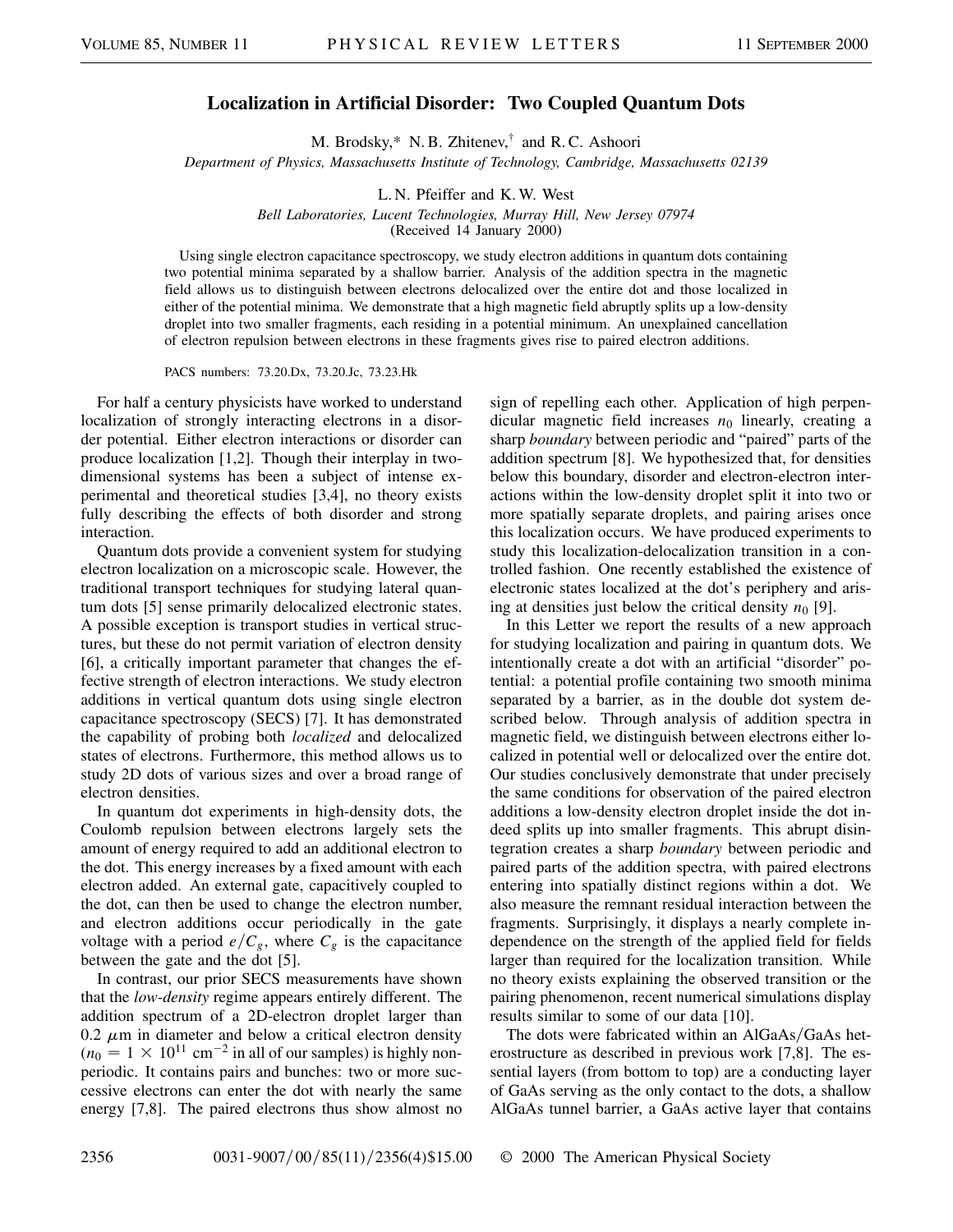the dots, and an AlGaAs blocking layer. On the top surface, we produce a small AuCr top gate using electron beam lithography. This top gate was used as a mask for reactive ion etching that completely depletes the active GaAs layer in the regions away from the AuCr gate.

To create a barrier within a dot we pattern a top gate in a dumbbell shape. This produces two small vertical dots laterally separated by a small distance (a schematic of our samples is shown in Fig. 1b). The top gate controls the electron density of the entire system. This geometry results in a double potential well with two valleys separated by a saddle. By changing the top gate bias  $V_g$ , we gradually fill the double dot system with electrons. At first electrons accumulate in two independent electron puddles, one localized in each dot. The puddles grow laterally with increasing electron number and eventually couple to each other. The coupling mixes states of one dot with those of the other, and electrons start traversing the saddle point. When the two puddles finally merge into a single large dot, the electron wave functions spread over the entire area of the resulting large dot.

By varying lithographic dimensions, we control the height of the saddle and therefore the individual dot electron density at which merging occurs. We examine a number of samples to investigate a broad range of such densities: from two dots each containing a few localized electrons up to densities  $n = (2.5-3.5) \times 10^{11}$  cm<sup>-2</sup> in each dot.

The measurements are carried out using the on-chip bridge circuit described in [7]. To register electron additions, we monitor the ac capacitive response to a small ( $\leq 80 \mu$ V) ac excitation applied between the top gate and the contact layer. Since one top gate covers both individual dots, an electron addition to either of the dots results in a peak [7] in our capacitance measurements.

To distinguish electrons added to one dot from those added to the other, we follow the evolution of the addition spectrum with perpendicular magnetic field. The general behavior of the electron addition spectrum for a single dot in magnetic field is well known both for the case of few-electron droplets [6,11] and for many-electron dots in quantum Hall regime [12,13]. Addition energies oscillate with field as electrons shift between different angular momentum states. The exact pattern of those oscillations depends sensitively on the details of the confinement potential, and serves as a "signature" of a particular dot. Although in our samples the two dots are made to be nominally identical, the particular shapes of the confinement potential of the two dots are slightly different due to disorder and imperfections in the lithography process. Addition energies for the two dots thus depend differently on the perpendicularly applied magnetic field, permitting us to associate each electron addition with a particular dot.

The capacitance traces taken at different values of the magnetic field are plotted together on the grey scale panel in Fig. 1a. Black denotes high capacitance. Each successive trace corresponds to the energy for adding an



FIG. 1. (b) Schematic of our samples. The dot potential profile contains two minima separated by a barrier. A single top gate controls the electron densities of the entire two-dot system. (a) Grey scale plot of quantum dot capacitance as a function of gate bias and magnetic field. Black denotes high capacitance. Each successive trace corresponds to the energy for adding an electron to the double dot system. First 10 additions to one dot are marked by dashes. Circles mark level crossings. A diagonal line delineates a clearly visible sharp *boundary* described in the text. (c) An addition spectrum expanded to the right of the boundary. Six subsequent addition traces marked by empty circles are  $\overline{R}$ 1,  $\overline{B}$ 1,  $\overline{H}$ 1,  $\overline{H}$ 2,  $\overline{B}$ 3,  $\overline{R}$ 3 (bottom to top).  $\overline{R}$ 1,  $\overline{R}$ 3 and *B*1, *B*3 represent two oscillation patterns. Hybridized traces *H*1, *H*2 do not belong to any of the patterns. (d) The hypothetical spectrum in absence of the interaction between two dots. Hybrid states *H*1, *H*2 are replaced by two unperturbed independent states from two dots: *R*2, *B*2. (e) Reconstruction of the hybrid states. The data (*H*1, *H*2) are shown in grey; black are fits. (f) Schematic field dependence of the tunneling matrix element *U* for different densities  $(n_1 \le n_2 \le n_3)$ . Solid lines denote regions where residual coupling is extracted, as described in the text.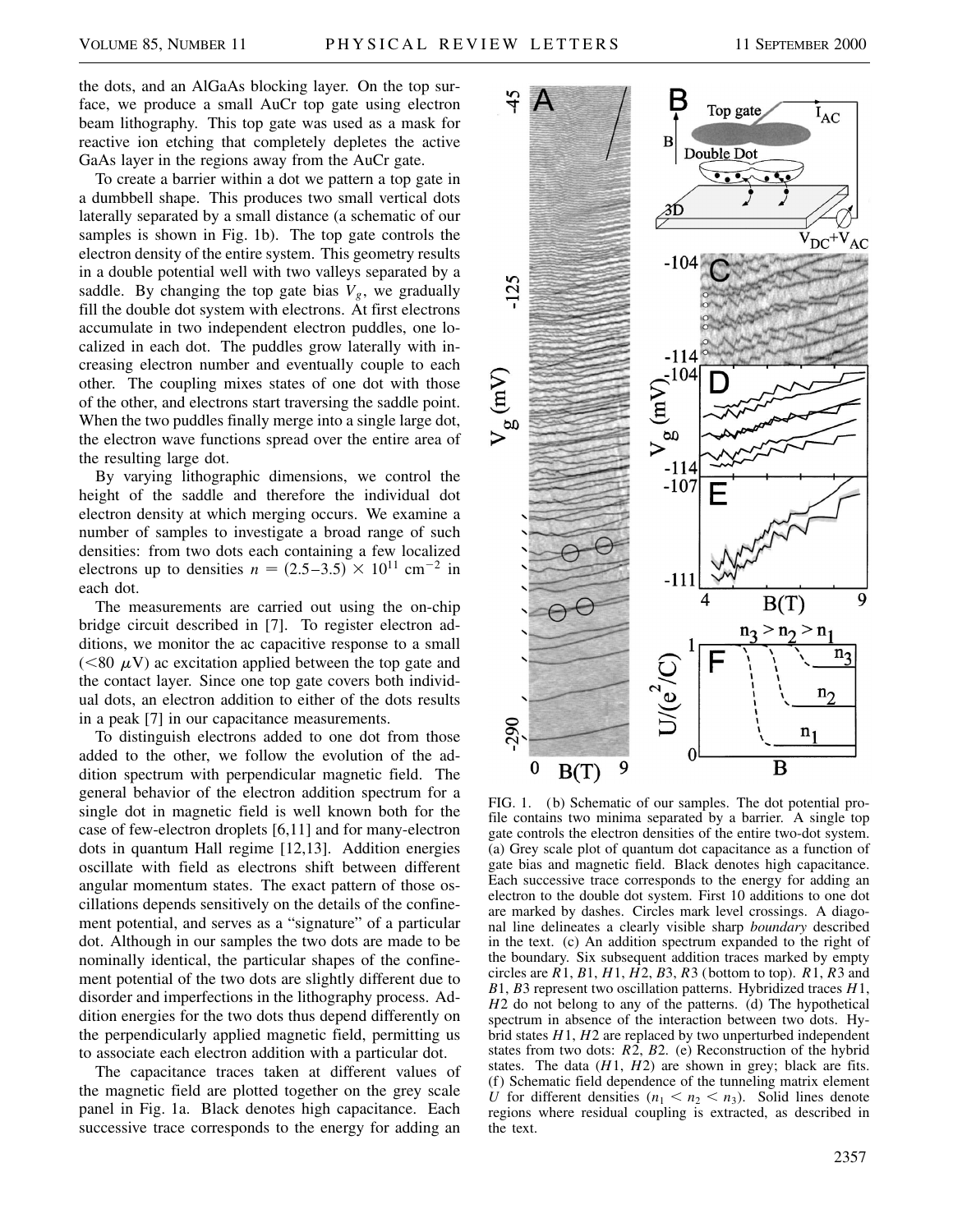electron to the double dot system. The lowest trace shown represents the first electron added to the two-dot system. The low-density part of the spectrum ( $-290$  mV  $< V_g$   $<$  $-135$  mV) appears as a simple superposition of two different families of traces. The first ten electron addition traces comprising one family are marked by dashes. Each family can be described qualitatively within the constant interaction model for Darwin-Fock states, as is typical for individual small circular dots [6,11,14]. Because such separation of the spectrum is possible, we conclude that up to  $V_g = -135$  mV our system consists of two independent electron droplets. Incidental alignment of the ground states of the two droplets for some particular values of the gate bias and the magnetic field may cause simultaneous but independent electron additions to each individual dot. Indeed, multiple level crossings (some marked by circles in Fig. 1a) can be seen on the plot. At each crossing point the peak in the capacitance signal has double height, indicating an independent addition of two electrons to the twodot system. The exact coincidence of the peaks suggests that capacitive coupling between two droplets is negligible. At much higher densities ( $V_g > -45$  mV) there is only one periodic Coulomb ladder, indicating that the initially separate electron droplets have merged into a single one.

The transition between the two limits occurs over gate biases  $-135$  mV  $V < V_g < -45$  mV, depending on the strength of the applied magnetic field. At zero field, the merging occurs in an interval  $\Delta V_g = 25$  mV wide centered around  $V_g = -125$  mV. The gate bias  $V_g =$  $-125$  mV corresponds to electron densities in each individual dot of  $1.2 \times 10^{11}$  cm<sup>-2</sup> and  $1.7 \times 10^{11}$  cm<sup>-2</sup>, respectively. Each dot contains about 30 electrons. For higher densities and at zero field there is one combined dot under the gate. However, magnetic field greater than 4 T dramatically affects the spectrum. There exists a clearly visible sharp boundary, which separates the spectrum into two parts. It is marked by a line in Fig. 1a. To the left of the boundary (the low field side), all electron addition traces show similar evolution with magnetic field; electrons appear to enter one combined dot and Coulomb blockade produces nearly periodic addition spectrum. To the right of the boundary (the high field side), the periodicity of the spectrum is broken, and many anomalous, closely spaced electron additions are seen. With increasing magnetic field, the boundary between the two regimes extends up to densities of  $1.7 \times 10^{11}$  cm<sup>-2</sup> and  $2.2 \times 10^{11}$  cm<sup>-2</sup>, in each dot, respectively (over 60 total electron additions to the two-dot system). An increase in density of each dot along the boundary can be approximated by the linear relation  $\Delta n \propto 0.1 \times B(T) \times 10^{11}$  cm<sup>-2</sup> for both of the two individual dots. This linear relation holds for all of our samples. Surprisingly, this boundary follows the same linear density-field relation as the one seen in individual dots of larger sizes [8].

To understand the origin of this boundary we expand the addition spectrum to the right of the boundary (Fig. 1c) and focus on six marked subsequent addition traces *R*1, *B*1,

*H*1, *H*2, *B*3, *R*3. All of the marked traces again oscillate with magnetic field. But here the origin of the oscillations is different from that of the few-electron case considered above. For magnetic field higher than 4 T, electrons within each dot fill only the lowest orbital Landau level, but with both spin-up and spin-down electrons. With increasing magnetic field, the electron orbits shrink and Coulomb repulsion causes redistribution of electrons between the two spin-split branches of the lowest orbital Landau level. This produces oscillations in the single electron traces known as "spin flips" [5,12,13].

Figure 1c shows two different oscillation patterns. One is represented by traces *R*1 and *R*3; similarly, traces *B*1 and *B*3 display another pattern. In fact, the entire spectrum can be separated into two nearly periodic Coulomb blockade sets, which differ by their "spin flip" patterns. Since addition traces within each set are widely separated by Coulomb blockade, any two traces that appear close to each other belong to *different* sets. The existence of two patterns characteristic of the individual dots indicates that to the right of the boundary there exist two separate dots, despite the fact that for zero field two dots are merged into one. We conclude that the boundary separates two regimes in  $V_g - B$  space. In one regime, electron wave functions are spread over the entire area of the double dot, and in the other each electron dwells in one of two individual dots.

In the latter regime, the two dots are not completely independent. Though magnetic field breaks one combined electron dot into two separate ones, residual coupling remains. The barrier between the two dots is small, and interdot tunneling remains possible [15]. When ground states of individual dots are aligned with each other, a finite tunnel coupling splits two aligned levels [16,17]. Such alignment creates the equivalent of a molecular hybrid state. Examples of such splitting are the two hybridized traces in the middle of the plot in Fig. 1c: *H*1, *H*2. They cannot be solely associated with either of the two spin flip patterns but rather exhibit features belonging to both of them. The hybridization shown is not a rare occurrence. Each pair of closely spaced traces mixes into a hybrid.

We estimate the coupling strength between two dots by describing the spectra using single particle states. We reconstruct the two hybridized states *H*1 and *H*2 from the neighboring "one-dot states" *R*1, *B*1, *B*3, *R*3 in the following way. First, we assume that in the absence of a residual interaction the spectrum would be as presented in Fig. 1d. In place of the hybrid states *H*1, *H*2 there are two unperturbed independent states from the two dots: *R*2 and *B*2. For these unperturbed states we take  $E_2^R = (E_1^R + E_3^R)/2$ and  $E_2^B = (\dot{E}_1^B + E_3^B)/2$ . Second, we assume that tunneling between *R*2 and *B*2 produces an off-diagonal matrix element *U*. Diagonalization of the Hamiltonian

$$
\left[ \begin{array}{cc} E_2^B & U \\ U^* & E_2^R \end{array} \right]
$$

splits  $E_2^R$  and  $E_2^B$  into a pair of hybrid states,